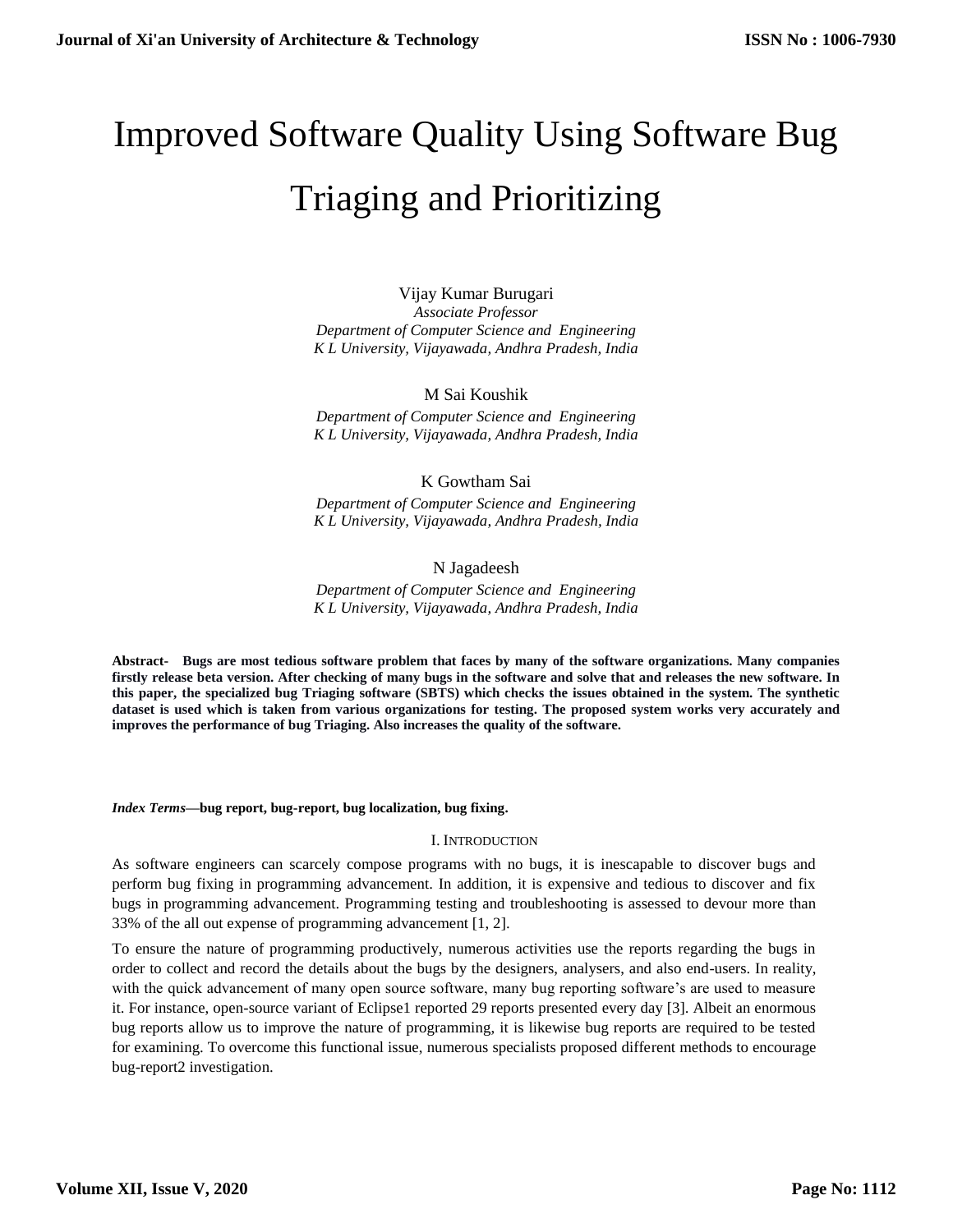# II LITERATURE SURVEY

This section explains about the various existing systems that perform operations on software bugs. The smart framework [4] that intuitively directs the bug task. The vector model is utilized to recover the title and the portrayal from the report to assemble a vector which later can be utilized to discover comparative reports by mining the information in the bug vault.

Xia, et. al introduced a bug forecast calculation [5], the reason for which is to anticipate the quantity of bugs which are to be distinguished and announced in every month. The monthly forecast of bug basically relies on the bug tally of the forerunner month. This expectation is accomplished through the forecast algorithm actualized in the separate paper [5].

The various exception handling systems that will find the connection between bug types and bug fixing arrangements are explained [6]. The exception handling methodologies are discussed with various scenarios and find the accurate bugs within the system. If the clients find the bug, then the developers solve that bug.

An incremental learning called TopicMiner which analyses the distribution of topic in order to allocate a fixer which is appropriate to it based on the affinity towards the topics of a new bug [10].

A graph based on Markov chains, that identifies the bug tossing history to better report about bugs [11]. A bug triage by using text categorization and machine learning techniques in order to predict the developer based on the description of bugs is discussed. [12]

The authors introduced a model that naturally demonstrates whether a showing up bug report is unique or copy of a previously existing report [7]. It spares the designer's time and endeavours. To foresee bug duplication, framework they have utilized simple strategies, for example, literary semantics, grouping in charts and surface highlights.

From the past many years the bug-report examination centres on how to utilize bug reports proficiently. The different data as the bug report, including its partners, depiction, etc., some work centres around the way it enhances bug reports [4–6] by tending to the issues in the already available bug reports, e.g., misclassifying another component as a bug and allocate seriousness levels to bug reports. To gather and relegate bug reports consequently, few work centres around the way to mechanize bug-report triage [3,7] by recognizing copy bug provides details regarding a similar bug, foreseeing the need of it, and allocating with high precision bug reports. Moreover, to assist designers with fixing the bugs revealed by bug reports, few work centres around fixing the bugs by considering the bug reports.

The various studies that explains about bugs in machine learning (ML). There are many open source ML's such as Apache Mahout, Lucene, and OpenNLP is discussed [8].

A model developed an Android Applications which reports the bug and fixes it [9].

Kanwal developed a recommender which prioritises the bug reports automatically by using the Naïve Bayes and Support Vector Machine (SVM) classifiers [13,14].

Chalapathi Rao implemented a Software Bug Complexity Cluster (SBCC) using Self Organizing Maps and it improved the performance and efficiency in terms of proximity error and fitness [15].

### III. PROPOSED ALGORITHM

The framework proposed a computerized water system utilizing Twilio. This framework contains MCP3208, soil dampness, temperature sensor, and raspberry pi. In this system, it can be operated the water motor through the web page without human intervention. By using Twilio send an alert message to the farmer regarding the water content in the field. Based upon the alert message farmer take an action on the field to control the water system for the crops.

Triaging of bugs and allocating a programmer to fix them is a difficult and very time taking. Programmers are commonly master in some specific zone. For instance barely any programmers are master in GUI while some are in unadulterated java usefulness and so forth; in this way doling out a particular bug to permissible engineer could spare time. It would likewise assist with keeping up the intrigue level of the engineers by allotting bugs as per their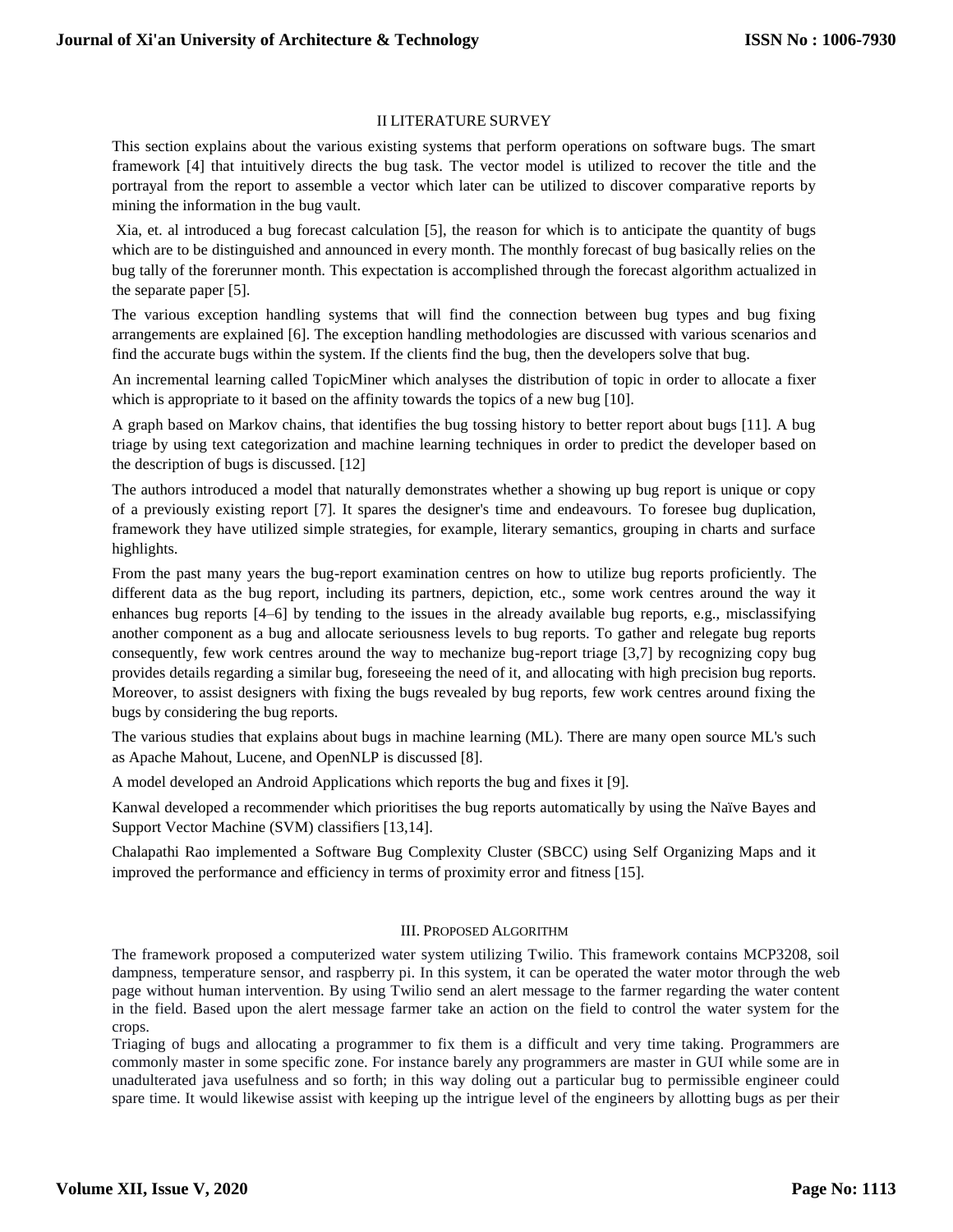advantage. It's anything but a simple errand to dole out right bug to the correct designer for tri-ager without knowing the genuine class a bug has a place with. A strategy for arrangement of open source programming bugs utilizing the rundown and depiction of the bugs gave by the bug journalists is proposed right now.



Figure: 1 System Architecture

The objective of the proposed work is as follows:

- 1. the priority should be given based on new bug report.
- 2. to predict the list of developers the ranking should be assign.
- 3. Immediate selection should be removed.
- 4. from the un-formatted words the selection of keyword should be removed.



Figure: 2 Flow Diagram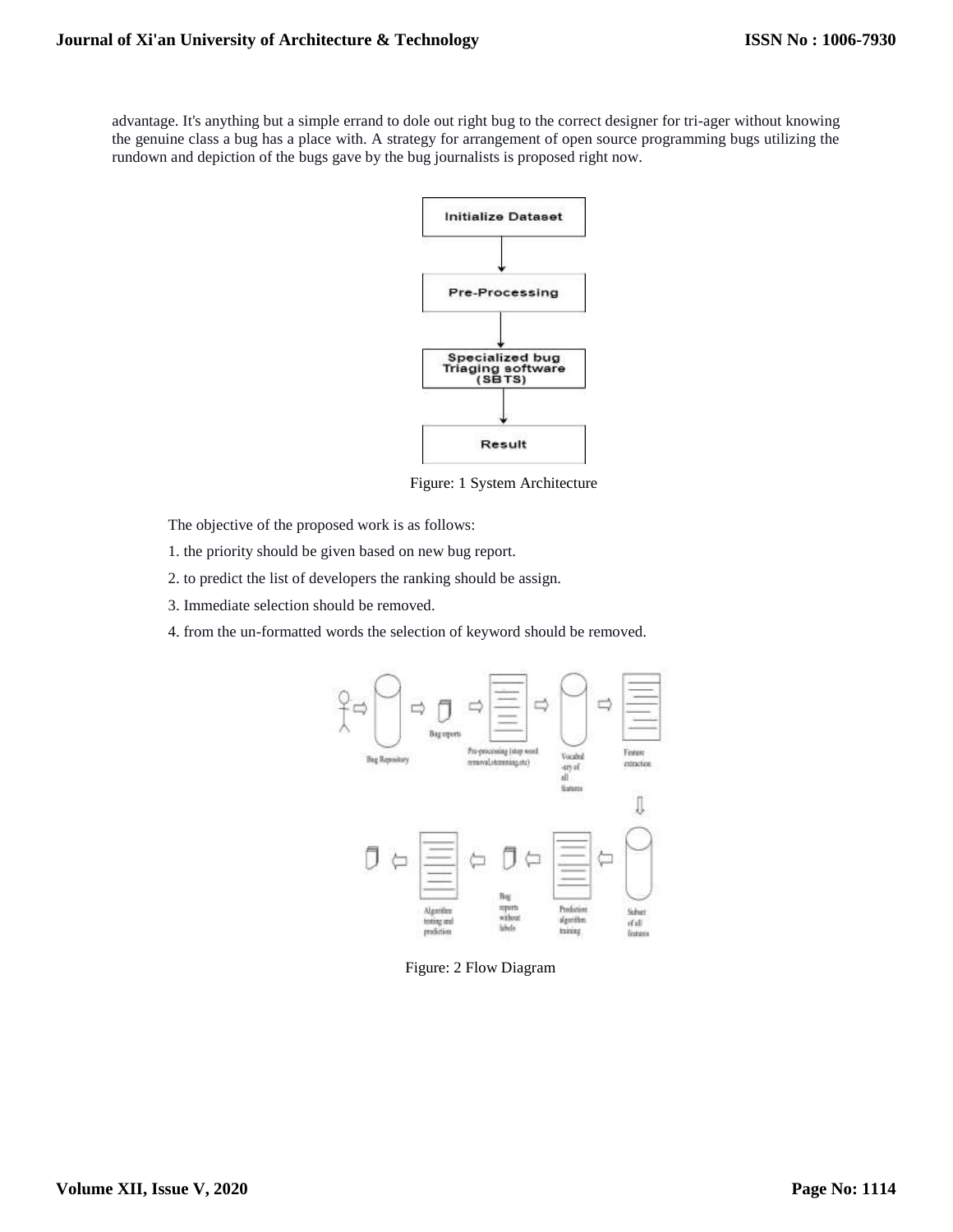# IV. Experiment and Result

The implementation is done using JAVA and jdk1.8 which will give the better results for bug triaging. The datasets consist of 30 attributes and 10k records are available. Some of the attributes are Bug ID, Product, Component, Assignee, Status.

#### Table: 1 Performance Measure

| Approach Used          | Accuracy |
|------------------------|----------|
| <b>Existing System</b> | 91.2 %   |
| <b>SBTS</b>            | 97.6%    |



Figure: 3 Performance of proposed system

### IV.CONCLUSION

The proposed system SBTS is used to find the bugs in the given dataset which is Bug triaging that contains details about bug prioritization or assign, defect analysis. SBTS check all the data and produced the accurate results compare with existing system. It also improves the software quality to overcome issues at runtime. The technique processes the high-quality bug data in software development and maintenance phase.

### REFERENCES

[1] G. Bortis, A. van der Hoek, "Porchlight: A tag-based approach to bug triaging", Proc. 35th Int. CSE., pp. 342- 351, 2013.

[2] W. M. Ibrahim, N. Bettenburg, "On the relationship between comment update practices and software bugs", J. Syst. Software, vol. 85, no. 10, pp. 2293-2304, 2012.

[3] M. Linares-Vasquez, K. Hossen, H. Dang, "Triaging incoming change requests: Bug or commit history or code authorship?", 28th IEEE Int. Conf. SM., pp. 451-460, 2012.

[4] H. Naguib, N. Narayan, B. Brugge, D. Helal, "Bug report assignee recommendation using activity profiles", 10th IEEE Work. Conf. MSR, pp. 22-30, 2013.

[5] X. Xia, D. Lo, M. Wen, E. Shihab, and B. Zhou, "An empirical study of bug report field reassignment," WeekIEEE CSMRRE, 2014, pp. 174–183.

[6] X. Xie, W. Zhang, Y. Yang, and Q. Wang, "Dretom: Developer recommendation based on topic models for bug resolution," in Proc.